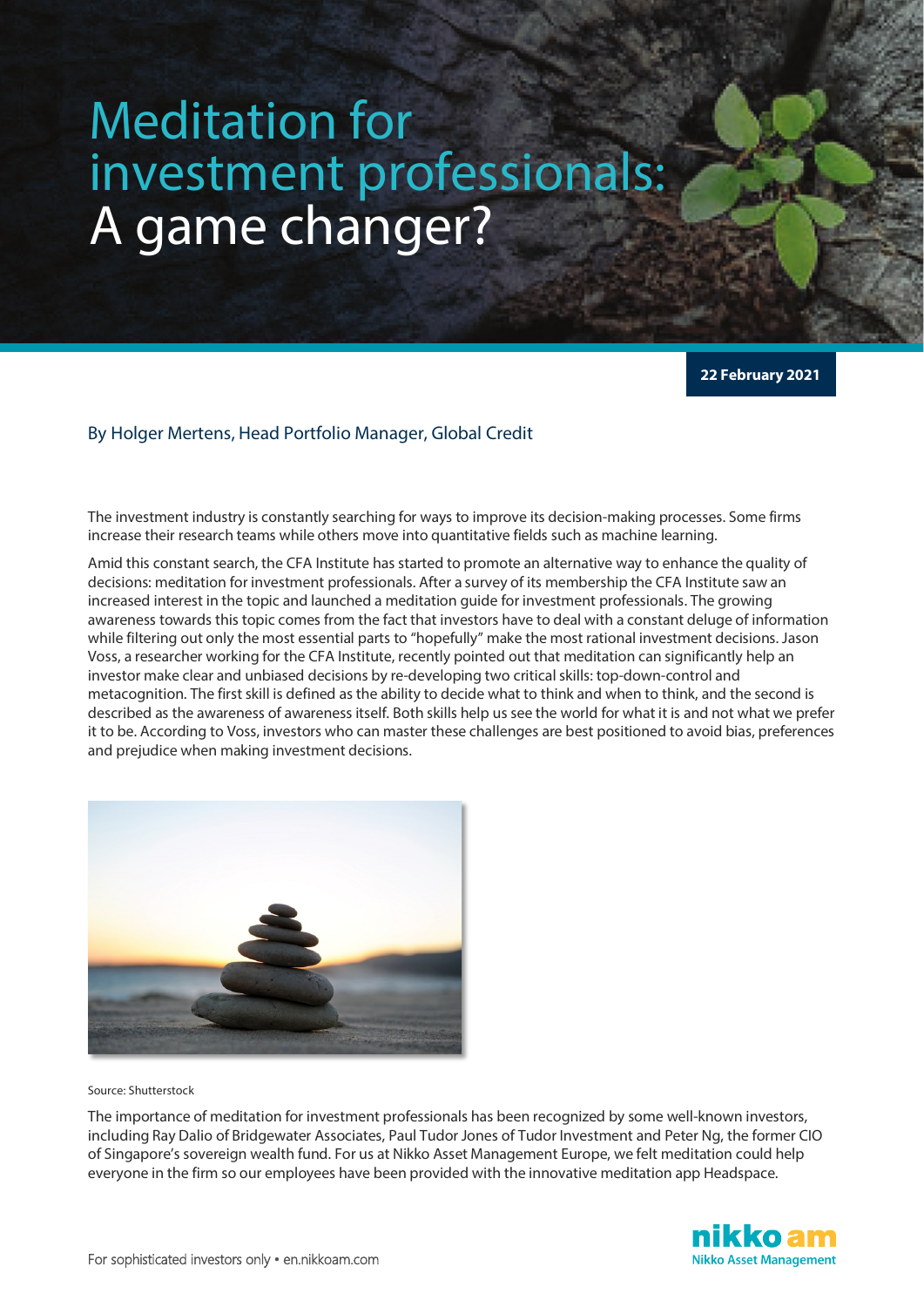However, learning meditation is not an easy task. Like a toddler first learning to walk, early attempts often result in falls. Nevertheless, through consistent effort one does eventually learn to walk. What is important is to consistently try while also finding the right form of meditation for yourself. The four most common forms are: focused awareness, open monitoring, visualization and compassion.

As a starting point it is beneficial to work with a qualified instructor or an online application—for us it was Headspace. Starting with very simple methods of meditation helps improve one's focus and decision making. Playing the game of memory with a child or even doodling on a piece of paper could suffice. When they play memory, five or six-year-olds are fully focused on the game. In contrast, we adults struggle to maintain focus as various thoughts flutter through our mind. However, to win the game and avoid losing we need to fully focus, and we believe the same is true for investing.

Regardless of the method chosen, the long-term benefit of meditation is significant. Meditation even alters our brain and helps us create a "one-second-mental space", as Rasmus Hougaard, Jacqueline Carter, and Gitte Dybkjaer describe in their *Harvard Business Review* article "Spending 10 Minutes a Day on Mindfulness Subtly Changes the Way You React to Everything".<sup>[1](#page-1-0)</sup>



## Source: Shutterstock

A single second does not seem significant but it can make the difference between a rushed, emotional decision and a thoughtful, rational conclusion. The latter is crucial in outperforming the market. Investors should be in tune with the moment instead of being reactive to market moves. Most investors agree that markets are not fully efficient and that behavioural finance can explain a part of the markets' inefficiency. However, even as emotions are identified as a source of failure in investing, less is done to overcome it. Meditation could be one way to help and enable investment professionals to reach better decisions.

Nevertheless, even sophisticated meditation skills will not automatically lead to superior performance. However, the duty of investment professionals is to look for any possible way to improve results for clients. Investment firms try to improve processes, systems and resources but why stop when it comes to developing the mindset? Asset management firms operate in a competitive market and more focus should be placed on mental health, in our view. The CFA Institute also highlights several studies showing that meditation, in addition to providing a performance advantage for investment teams, can lead to better ethical behaviour. In the age of sustainable investing it has become not only important to maximise performance but also to invest mindfully.

<span id="page-1-0"></span><sup>1</sup> <https://hbr.org/2017/01/spending-10-minutes-a-day-on-mindfulness-subtly-changes-the-way-you-react-to-everything>

nikko am **Nikko Asset Management**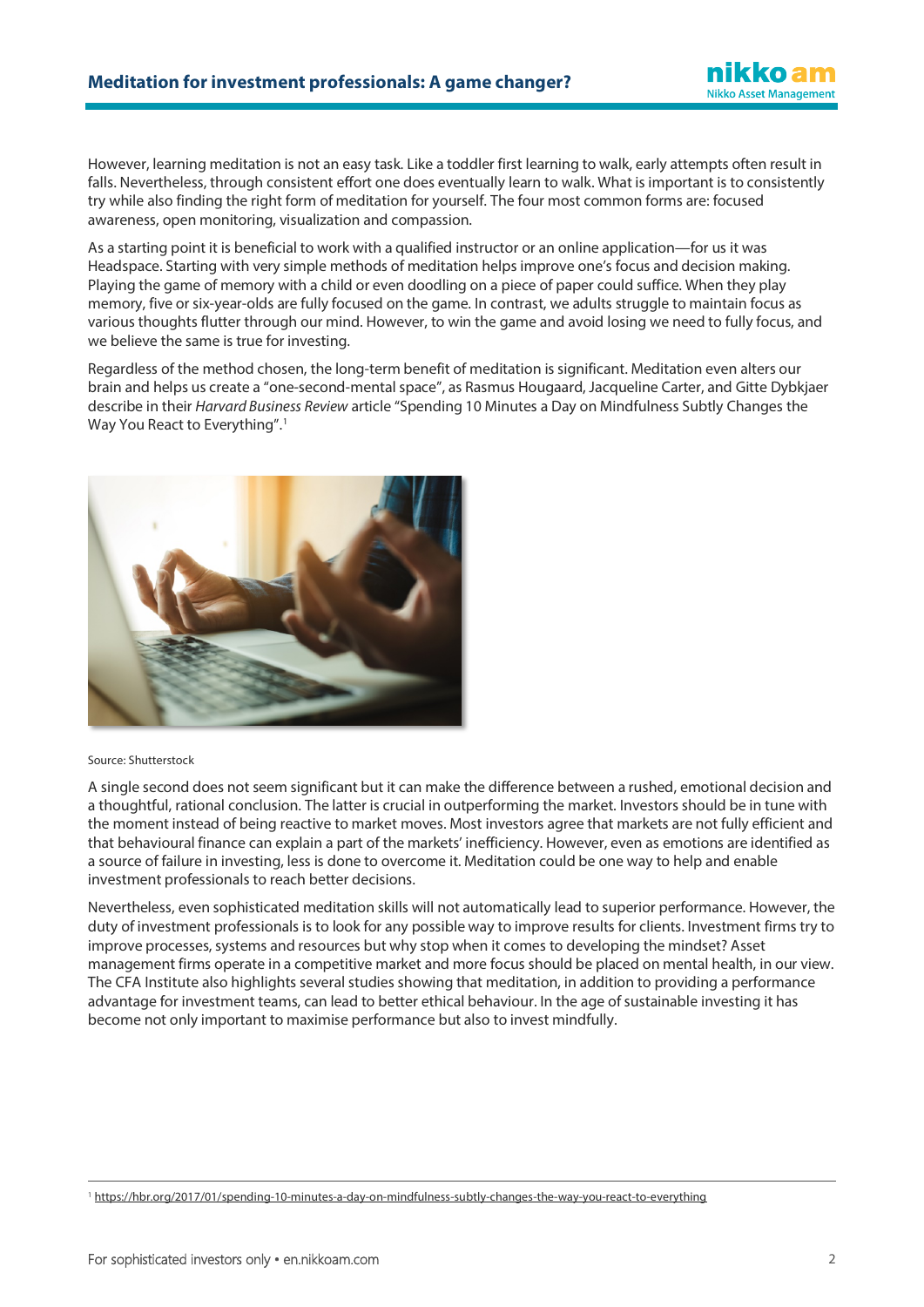Important information: This document is prepared by Nikko Asset Management Co., Ltd. and/or its affiliates (Nikko AM) and is for distribution only under such circumstances as may be permitted by applicable laws. This document does not constitute personal investment advice or a personal recommendation and it does not consider in any way the objectives, financial situation or needs of any recipients. All recipients are recommended to consult with their independent tax, financial and legal advisers prior to any investment. This document is for information purposes only and is not intended to be an offer, or a solicitation of an offer, to buy or sell any investments or participate in any trading strategy. Moreover, the information in this document will not affect Nikko AM's investment strategy in any way. The information and opinions in this document have been derived from or reached from sources believed in good faith to be reliable but have not been independently verified. Nikko AM makes no guarantee, representation or warranty, express or implied, and accepts no responsibility or liability for the accuracy or completeness of this document. No reliance should be placed on any assumptions, forecasts, projections, estimates or prospects contained within this document. This document should not be regarded by recipients as a substitute for the exercise of their own judgment. Opinions stated in this document may change without notice. In any investment, past performance is neither an indication nor guarantee of future performance and a loss of capital may occur. Estimates of future performance are based on assumptions that may not be realised. Investors should be able to withstand the loss of any principal investment. The mention of individual securities, sectors, regions or countries within this document does not imply a recommendation to buy or sell. Nikko AM accepts no liability whatsoever for any loss or damage of any kind arising out of the use of all or any part of this document, provided that nothing herein excludes or restricts any liability of Nikko AM under applicable regulatory rules or requirements. All information contained in this document is solely for the attention and use of the intended recipients. Any use beyond that intended by Nikko AM is strictly prohibited.

Japan: The information contained in this document pertaining specifically to the investment products is not directed at persons in Japan nor is it intended for distribution to persons in Japan. Registration Number: Director of the Kanto Local Finance Bureau (Financial Instruments firms) No. 368 Member Associations: The Investment Trusts Association, Japan/Japan Investment Advisers Association.

United Kingdom and rest of Europe: This document is communicated by Nikko Asset Management Europe Ltd, which is authorised and regulated in the United Kingdom by the Financial Conduct Authority (the FCA) (FRN 122084). This document constitutes a financial promotion for the purposes of the Financial Services and Markets Act 2000 (as amended) (FSMA) and the rules of the FCA in the United Kingdom, and is directed at professional clients as defined in the FCA Handbook of Rules and Guidance.

United States: This document may not be duplicated, quoted, discussed or otherwise shared without prior consent. Any offering or distribution of a Fund in the United States may only be conducted via a licensed and registered broker-dealer or a duly qualified entity. Nikko Asset Management Americas, Inc. is a United States Registered Investment Adviser.

Singapore: This document is for information to institutional investors as defined in the Securities and Futures Act (Chapter 289), and intermediaries only. Nikko Asset Management Asia Limited (Co. Reg. No. 198202562H) is regulated by the Monetary Authority of Singapore.

Hong Kong: This document is for information to professional investors as defined in the Securities and Futures Ordinance, and intermediaries only. The contents of this document have not been reviewed by the Securities and Futures Commission or any regulatory authority in Hong Kong. Nikko Asset Management Hong Kong Limited is a licensed corporation in Hong Kong.

Australia: This document is issued in Australia by Nikko AM Limited (ABN 99 003 376 252, AFSL 237563). It is for the use of wholesale clients, researchers, licensed financial advisers and their authorised representatives only.

New Zealand: This document is issued in New Zealand by Nikko Asset Management New Zealand Limited (Company No. 606057, FSP22562). It is for the use of wholesale clients, researchers, licensed financial advisers and their authorised representatives only.

Kingdom of Bahrain: The document has not been approved by the Central Bank of Bahrain which takes no responsibility for its contents. No offer to the public to purchase the Strategy will be made in the Kingdom of Bahrain and this document is intended to be read by the addressee only and must not be passed to, issued to, or shown to the public generally.

Kuwait: This document is not for general circulation to the public in Kuwait. The Strategy has not been licensed for offering in Kuwait by the Kuwaiti Capital Markets Authority or any other relevant Kuwaiti government agency. The offering of the Strategy in Kuwait on the basis a private placement or public offering is, therefore, restricted in accordance with Decree Law No. 7 of 2010 and the bylaws thereto (as amended). No private or public offering of the Strategy is being made in Kuwait, and no agreement relating to the sale of the Strategy will be concluded in Kuwait. No marketing or solicitation or inducement activities are being used to offer or market the Strategy in Kuwait.

Kingdom of Saudi Arabia: This document is communicated by Nikko Asset Management Europe Ltd (Nikko AME), which is authorised and regulated by the Financial Services and Markets Act 2000 (as amended) (FSMA) and the rules of the Financial Conduct Authority (the FCA) in the United Kingdom (the FCA Rules). This document should not be reproduced, redistributed, or sent directly or indirectly to any other party or published in full or in part for any purpose whatsoever without a prior written permission from Nikko AME.This document does not constitute investment advice or a personal recommendation and does not consider in any way the suitability or appropriateness of the subject matter for the individual circumstances of any recipient. In providing a person with this document, Nikko AME is not treating that person as a client for the purposes of the FCA Rules other than those relating to financial promotion and that person will not therefore benefit from any protections that would be available to such clients. Nikko AME and its associates and/or its or their officers, directors or employees may have or have had positions or material interests, may at any time make purchases and/or sales as principal or agent, may provide or have provided corporate finance services to issuers or may provide or have provided significant advice or investment services in any investments referred to in this document or in related investments. Relevant confidential information, if any, known within any company in the Nikko AM group or Sumitomo Mitsui Trust Holdings group and not available to Nikko AME because of regulations or internal procedure is not reflected in this document. The investments mentioned in this document may not be eligible for sale in some states or countries, and they may not be suitable for all types of investors.